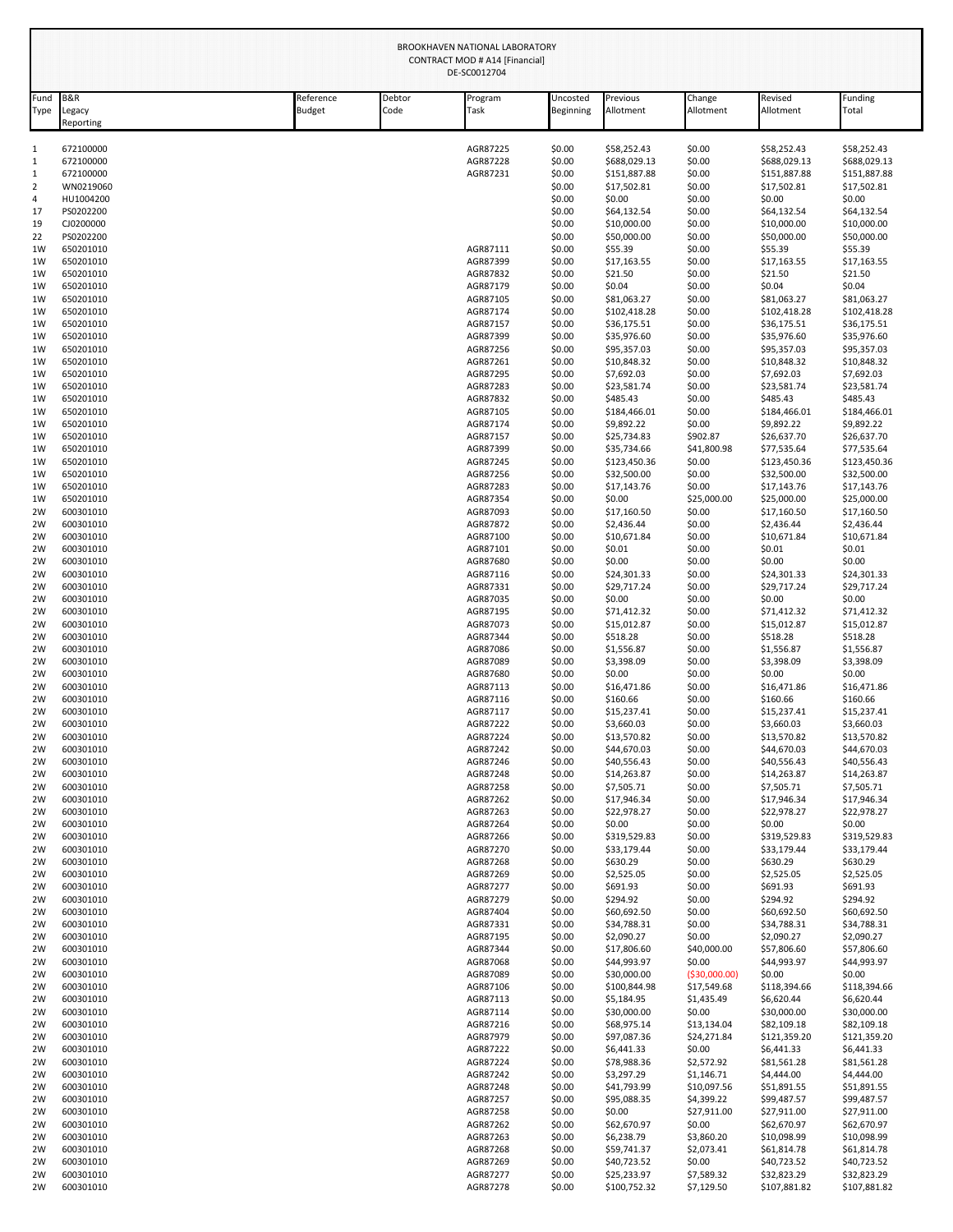| 2W             | 600301010              |            | AGR87363 | \$0.00           | \$20,005.19                    | \$0.00                    | \$20,005.19                  | \$20,005.19                  |
|----------------|------------------------|------------|----------|------------------|--------------------------------|---------------------------|------------------------------|------------------------------|
| 2W             | 600301010              |            | AGR87287 | \$0.00           | \$42,500.00                    | \$37,480.21               | \$79,980.21                  | \$79,980.21                  |
| 2W             | 600301010              |            | AGR87371 | \$0.00           | \$700,000.00                   | \$0.00                    | \$700,000.00                 | \$700,000.00                 |
| 2W             | 600301010              |            | AGR87291 | \$0.00           | \$0.00                         | \$5,000.00                | \$5,000.00                   | \$5,000.00                   |
| 2W             | 600301010              |            | AGR87293 | \$0.00           | \$0.00                         | \$10,000.00               | \$10,000.00                  | \$10,000.00                  |
| 2W             | 600301020              |            | AGR87178 | \$0.00           | \$0.00                         | \$0.00                    | \$0.00                       | \$0.00                       |
| 2W             | 600301020              |            | AGR87247 | \$0.00           | \$42.29                        | \$0.00                    | \$42.29                      | \$42.29                      |
| 2W             | 600301020              |            | AGR87807 | \$0.00           | \$23.68                        | \$0.00                    | \$23.68                      | \$23.68                      |
| 2W             | 600301020              |            | AGR87178 | \$0.00           | \$46,653.40                    | \$0.00                    | \$46,653.40                  | \$46,653.40                  |
| 2W             | 600301020              |            | AGR87197 | \$0.00           | \$79,878.73                    | \$0.00                    | \$79,878.73                  | \$79,878.73                  |
| 2W             | 600301020              |            | AGR87981 | \$0.00           | \$111,085.60                   | \$0.00                    | \$111,085.60                 | \$111,085.60                 |
| 2W             | 600301020              |            | AGR87218 | \$0.00           | \$487.69                       | \$0.00                    | \$487.69                     | \$487.69                     |
| 2W             | 600301020              |            | AGR87280 | \$0.00           | \$5,894.48                     | \$0.00                    | \$5,894.48                   | \$5,894.48                   |
| 2W             | 600301020              |            | AGR87899 | \$0.00           | \$105,746.31                   | \$0.00                    | \$105,746.31                 | \$105,746.31                 |
| 2W             | 600301020              |            | AGR87284 | \$0.00           | \$61,537.77                    | \$0.00                    | \$61,537.77                  | \$61,537.77                  |
| 2W             | 600301020              |            | AGR87807 | \$0.00           | \$25,242.72                    | \$25,242.72               | \$50,485.44                  | \$50,485.44                  |
| 2W             | 600301020              |            | AGR87178 | \$0.00           |                                | \$0.00                    | \$11,599.54                  | \$11,599.54                  |
|                |                        |            |          |                  | \$11,599.54                    |                           |                              |                              |
| 2W             | 600301020              |            | AGR87072 | \$0.00           | \$8,874.05                     | \$0.00                    | \$8,874.05                   | \$8,874.05                   |
| 2W             | 600301020              |            | AGR87217 | \$0.00           | \$225,717.10                   | \$126,213.59              | \$351,930.69                 | \$351,930.69                 |
| 2W             | 600301020              |            | AGR87280 | \$0.00           | \$80,014.75                    | \$12,359.03               | \$92,373.78                  | \$92,373.78                  |
| 2W             | 600301020              |            | AGR87899 | \$0.00           | \$97,087.38                    | \$0.00                    | \$97,087.38                  | \$97,087.38                  |
| 2W             | 600301020              |            | AGR87284 | \$0.00           | \$0.00                         | \$88,266.07               | \$88,266.07                  | \$88,266.07                  |
| 2W             | 600301020              |            | AGR87286 | \$0.00           | \$24,271.85                    | \$0.00                    | \$24,271.85                  | \$24,271.85                  |
| 2W             | 600301020              |            | AGR87412 | \$0.00           | \$145,631.07                   | \$0.00                    | \$145,631.07                 | \$145,631.07                 |
| AD             | PS0202132              |            |          | \$0.00           | \$38,795.51                    | \$0.00                    | \$38,795.51                  | \$38,795.51                  |
| B <sub>2</sub> | CJ0100000              |            |          | \$0.00           | \$555.60                       | \$0.00                    | \$555.60                     | \$555.60                     |
| BG             | CJ0100000              |            |          | \$0.00           | \$232,475.57                   | \$0.00                    | \$232,475.57                 | \$232,475.57                 |
| BG             | CJ0100000              |            |          | \$0.00           | \$490,000.00                   | \$0.00                    | \$490,000.00                 | \$490,000.00                 |
| BG             | CJ0200000              |            |          | \$0.00           | \$1,715.20                     | \$0.00                    | \$1,715.20                   | \$1,715.20                   |
| BN             | TE1103000              |            |          | \$0.00           | \$157,396.76                   | \$0.00                    | \$157,396.76                 | \$157,396.76                 |
| BN             | TE1201000              |            |          | \$0.00           | \$14,726.54                    | \$0.00                    | \$14,726.54                  | \$14,726.54                  |
| BN             | TE1201000              |            |          | \$0.00           | \$115,998.00                   | \$0.00                    | \$115,998.00                 | \$115,998.00                 |
| BN             | TE1201000              |            |          | \$0.00           | \$351,000.00                   | \$0.00                    | \$351,000.00                 | \$351,000.00                 |
| BN             | TE1301000              |            |          | \$0.00           | \$33,066.90                    | \$0.00                    | \$33,066.90                  | \$33,066.90                  |
| BN             | TG0100000              |            |          | \$0.00           | \$35,932.05                    | \$0.00                    | \$35,932.05                  | \$35,932.05                  |
| CN             | AF5810000              |            |          | \$0.00           | \$405,630.61                   | \$70,000.00               | \$475,630.61                 | \$475,630.61                 |
| CN             | AF5832020              |            |          | \$0.00           | \$719,439.66                   | \$130,000.00              | \$849,439.66                 | \$849,439.66                 |
| CN             | AF5832030              | NE-0301604 |          | \$0.00           | \$80,950.20                    | \$0.00                    | \$80,950.20                  | \$80,950.20                  |
| CN             | AF5832030              | NE-0301604 |          | \$0.00           | \$290,725.86                   | \$0.00                    | \$290,725.86                 | \$290,725.86                 |
| CN             | AF5832030              |            |          | \$0.00           | \$34,037.47                    | \$5,500.00                | \$39,537.47                  | \$39,537.47                  |
| CN             | AF5832030              | NE-0301604 |          | \$0.00           | \$0.00                         | \$0.00                    | \$0.00                       | \$0.00                       |
| CN             | AF5855000              |            |          | \$0.00           | \$200,000.00                   | \$0.00                    | \$200,000.00                 | \$200,000.00                 |
| CN             | NT0104000              |            |          | \$0.00           | \$790,264.99                   | \$0.00                    | \$790,264.99                 | \$790,264.99                 |
| CN             | RC0113000              |            |          | \$0.00           | \$1,331.44                     | \$0.00                    | \$1,331.44                   | \$1,331.44                   |
| CN             | RC0424000              |            |          | \$0.00           | \$79,173.52                    | \$0.00                    | \$79,173.52                  | \$79,173.52                  |
| FO             | GD2540101              |            |          | \$0.00           | \$334,449.02                   | \$0.00                    | \$334,449.02                 | \$334,449.02                 |
| FO             | GD2540200              |            |          | \$0.00           | \$6,738.10                     | \$0.00                    | \$6,738.10                   | \$6,738.10                   |
| FO             | GD2540200              |            |          | \$0.00           | \$1,323,000.00                 | \$0.00                    | \$1,323,000.00               | \$1,323,000.00               |
| FO             |                        |            |          | \$0.00           |                                | \$0.00                    |                              |                              |
|                | GD2540250              |            |          |                  | \$20,535.83                    |                           | \$20,535.83                  | \$20,535.83                  |
| FO             | GD2540250              |            |          | \$0.00           | \$45,000.00                    | \$0.00                    | \$45,000.00                  | \$45,000.00                  |
| FO             | GD2540600              |            |          | \$0.00           | \$137.38                       | \$0.00                    | \$137.38                     | \$137.38                     |
| FO             | GD2540980              |            |          | \$0.00           | \$795,904.83                   | \$0.00                    | \$795,904.83                 | \$795,904.83                 |
| FO             | GD5001000              |            |          | \$0.00           | \$242,843.73                   | \$0.00                    | \$242,843.73                 | \$242,843.73                 |
| <b>NM</b>      | NN5010000              |            |          | \$0.00           | \$690,541.89                   | \$0.00                    | \$690,541.89                 | \$690,541.89                 |
| ΝS             | NN2001000              |            |          | \$0.00           | \$188,157.06                   | \$0.00                    | \$188,157.06                 | \$188,157.06                 |
| <b>NS</b>      | NN2001000              |            |          | \$0.00           | \$1,585,000.00                 | \$0.00                    | \$1,585,000.00               | \$1,585,000.00               |
| NS             | NN4009010              |            |          | \$0.00           | \$40,713.10                    | \$0.00                    | \$40,713.10                  | \$40,713.10                  |
| ΝS             | NN4009010              |            |          | \$0.00           | \$755,669.08                   | \$213,658.38              | \$969,327.46                 | \$969,327.46                 |
| ΝS             | NN4009020              |            |          | \$0.00           | \$856,606.14                   | \$0.00                    | \$856,606.14                 | \$856,606.14                 |
| ΝS             | NN4009020              |            |          | \$0.00           | \$1,742,196.33                 | \$0.00                    | \$1,742,196.33               | \$1,742,196.33               |
| ΝS             | NN4009030              |            |          | \$0.00           | \$59,778.49                    | \$0.00                    | \$59,778.49                  | \$59,778.49                  |
| ΝS             | NN4009030              |            |          | \$0.00           | \$605,000.00                   | (\$100,000.00)            | \$505,000.00                 | \$505,000.00                 |
| ΝS             | NN4010010              |            |          | \$0.00           | \$10,025.52                    | \$0.00                    | \$10,025.52                  | \$10,025.52                  |
| ΝS             | NN4010021              |            |          | \$0.00           | \$752,311.94                   | \$0.00                    | \$752,311.94                 | \$752,311.94                 |
| ΝS             | NN4011010              |            |          | \$0.00           | \$62,099.43                    | (53, 243.16)              | \$58,856.27                  | \$58,856.27                  |
| ΝS             | NN4011020              |            |          | \$0.00           | \$385,124.62                   | \$0.00                    | \$385,124.62                 | \$385,124.62                 |
| ΝS             | NN4012010              |            |          | \$0.00           | \$11,854.58                    | \$0.00                    | \$11,854.58                  | \$11,854.58                  |
| ΝS             | NN4012010              |            |          | \$0.00           | \$120,673.08                   | (\$10,673.08)             | \$110,000.00                 | \$110,000.00                 |
| ΝS             | NN4012030              |            |          | \$0.00           | \$183,635.34                   | (\$17,465.04)             | \$166,170.30                 | \$166,170.30                 |
| ΝS             | NN4012040              |            |          | \$0.00           | \$67,892.68                    | (\$15,277.10)             | \$52,615.58                  | \$52,615.58                  |
| ΝS             | NN5001010              |            |          | \$0.00           | \$214,813.60                   | \$0.00                    | \$214,813.60                 | \$214,813.60                 |
| ΝS             | NN5001010              |            |          | \$0.00           | \$52,717.60                    | \$0.00                    | \$52,717.60                  | \$52,717.60                  |
| ΝS             | NN5001010              |            |          | \$0.00           | \$252,170.00                   | \$0.00                    | \$252,170.00                 | \$252,170.00                 |
| ΝS             | NN5002010              |            |          | \$0.00           | \$328,183.99                   | \$0.00                    | \$328,183.99                 | \$328,183.99                 |
| ΝS             | NN5002010              |            |          | \$0.00           | \$100,739.03                   | \$0.00                    | \$100,739.03                 | \$100,739.03                 |
| ΝS             | NN5002010              |            |          | \$0.00           | \$27,437.97                    | \$0.00                    | \$27,437.97                  | \$27,437.97                  |
| ΝS             | NN5002010              |            |          | \$0.00           | \$200,000.00                   | ( \$200,000.00)           | \$0.00                       | \$0.00                       |
| ΝS             | NN5002020              |            |          | \$0.00           | \$20,000.00                    | \$0.00                    | \$20,000.00                  | \$20,000.00                  |
| NS             | NN5002020              |            |          | \$0.00           | \$84,917.17                    | \$0.00                    | \$84,917.17                  | \$84,917.17                  |
| ΝS             | NN5002020              |            |          | \$0.00           | \$3,258,229.42                 | \$0.00                    | \$3,258,229.42               | \$3,258,229.42               |
| ΝS             | NN5002020              |            |          | \$0.00           | \$774,000.00                   | \$0.00                    | \$774,000.00                 | \$774,000.00                 |
| NS             | NN5002020              |            |          | \$0.00           | \$510,000.00                   | \$1,581,549.27            | \$2,091,549.27               | \$2,091,549.27               |
| ΝS             |                        |            |          | \$0.00           | \$20,497.80                    | \$0.00                    | \$20,497.80                  | \$20,497.80                  |
|                | NN5002040              |            |          |                  | \$0.00                         | \$325,000.00              | \$325,000.00                 | \$325,000.00                 |
| ΝS             | NN5002040              |            |          | \$0.00           |                                |                           |                              |                              |
| ΝS             | NN5003010              |            |          | \$0.00           | \$257.98                       | \$0.00                    | \$257.98                     | \$257.98                     |
|                |                        |            |          |                  |                                |                           |                              |                              |
| ΝS             | NN5003020              |            |          | \$0.00           | \$23,082.22                    | \$0.00                    | \$23,082.22                  | \$23,082.22                  |
| ΝS             | NN5003020              |            |          | \$0.00           | \$14,682.50                    | \$0.00                    | \$14,682.50                  | \$14,682.50                  |
| ΝS             | NN5003040              |            |          | \$0.00           | \$5,448.66                     | \$0.00                    | \$5,448.66                   | \$5,448.66                   |
| ΝS             | NN5004010              |            |          | \$0.00           | \$91,572.33                    | \$0.00                    | \$91,572.33                  | \$91,572.33                  |
| ΝS             | NN5004010              |            |          | \$0.00           | \$350,000.00                   | \$0.00                    | \$350,000.00                 | \$350,000.00                 |
| ΝS<br>ΝS       | NN5004010<br>NN5004010 |            |          | \$0.00<br>\$0.00 | \$180,991.85<br>\$1,154,900.00 | \$0.00<br>( \$550,000.00] | \$180,991.85<br>\$604,900.00 | \$180,991.85<br>\$604,900.00 |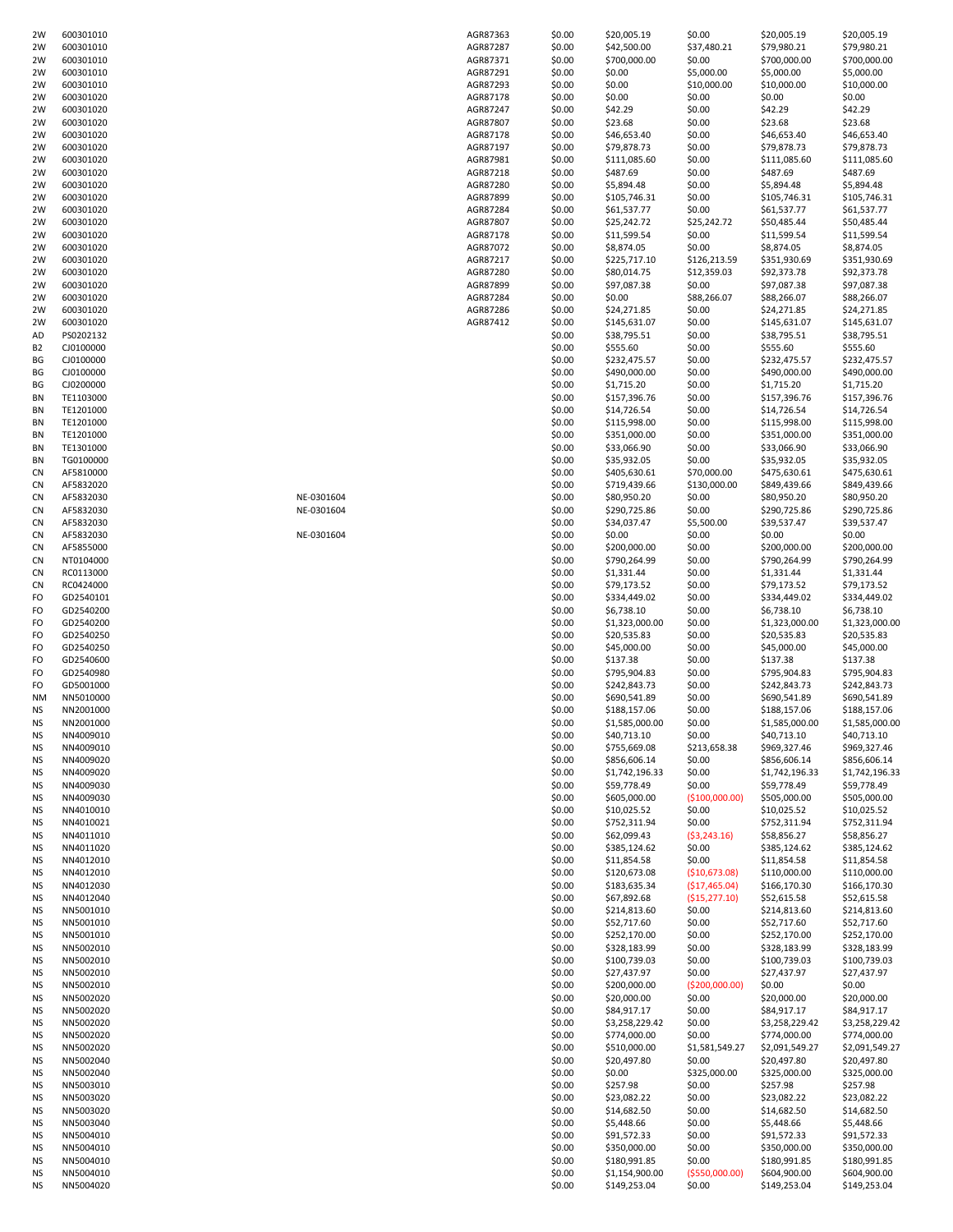| NS              | NN5004020              |              | \$0.00           | \$1,646,070.03                   | \$0.00                      | \$1,646,070.03                   | \$1,646,070.03                   |
|-----------------|------------------------|--------------|------------------|----------------------------------|-----------------------------|----------------------------------|----------------------------------|
| <b>NS</b>       | NN5004020              |              | \$0.00           | \$2,702,859.61                   | \$0.00                      | \$2,702,859.61                   | \$2,702,859.61                   |
| <b>NS</b>       | NN5004020              |              | \$0.00           | \$3,107,105.15                   | \$0.00                      | \$3,107,105.15                   | \$3,107,105.15                   |
| ΝS              | NN5004020              |              | \$0.00           | \$850,000.00                     | ( \$850,000.00)             | \$0.00                           | \$0.00                           |
| ΝS              | NN5006010              |              | \$0.00           | \$41,725.33                      | \$0.00                      | \$41,725.33                      | \$41,725.33                      |
| <b>NS</b>       | NN500W000<br>NN500W000 |              | \$0.00           | \$131,852.00<br>\$112,127.17     | \$0.00                      | \$131,852.00                     | \$131,852.00                     |
| <b>NS</b>       | NN5070010              |              | \$0.00<br>\$0.00 | \$49,464.97                      | \$0.00<br>\$0.00            | \$112,127.17<br>\$49,464.97      | \$112,127.17<br>\$49,464.97      |
| ΝS<br><b>NS</b> | NN5070010              |              | \$0.00           | \$80,715.73                      | (572, 265.00)               | \$8,450.73                       | \$8,450.73                       |
| ΝS              | NN5070040              |              | \$0.00           | \$101,474.14                     | \$0.00                      | \$101,474.14                     | \$101,474.14                     |
| ΝS              | NN5070040              |              | \$0.00           | \$15,000.00                      | \$0.00                      | \$15,000.00                      | \$15,000.00                      |
| <b>NS</b>       | NN9100000              |              | \$0.00           | \$559,577.89                     | \$35,000.00                 | \$594,577.89                     | \$594,577.89                     |
| ΝS              | NN9301000              |              | \$0.00           | \$55,820.42                      | \$0.00                      | \$55,820.42                      | \$55,820.42                      |
| ΝS              | NN9301000              |              | \$0.00           | \$50,000.00                      | \$0.00                      | \$50,000.00                      | \$50,000.00                      |
| тc              | DP0902090              |              | \$0.00           | \$178,348.59                     | \$0.00                      | \$178,348.59                     | \$178,348.59                     |
| тc              | DP1204010              |              | \$0.00           | \$12,098.33                      | \$0.00                      | \$12,098.33                      | \$12,098.33                      |
| тс              | DP4011093              |              | \$0.00           | \$2,197.28                       | \$0.00                      | \$2,197.28                       | \$2,197.28                       |
| тc              | DP4011093              |              | \$0.00           | \$0.00                           | \$0.00                      | \$0.00                           | \$0.00                           |
| тc              | DP4015011              |              | \$0.00           | \$1,601,525.37                   | \$0.00                      | \$1,601,525.37                   | \$1,601,525.37                   |
| тс              | DP4015041              |              | \$0.00           | \$50,000.00                      | \$0.00                      | \$50,000.00                      | \$50,000.00                      |
| тc              | DP4015042              |              | \$0.00           | \$80,462.73                      | \$0.00                      | \$80,462.73                      | \$80,462.73                      |
| тc              | DP4015042              |              | \$0.00           | \$70,000.00                      | \$0.00                      | \$70,000.00                      | \$70,000.00                      |
| ТC              | DP4015043              |              | \$0.00           | \$0.10                           | \$0.00                      | \$0.10                           | \$0.10                           |
| тc<br>тc        | DP4015043<br>DP4015051 |              | \$0.00<br>\$0.00 | \$5,000.00<br>\$20,000.00        | \$0.00<br>\$0.00            | \$5,000.00<br>\$20,000.00        | \$5,000.00<br>\$20,000.00        |
| тс              | DP8000000              |              | \$0.00           | \$50,000.00                      | \$0.00                      | \$50,000.00                      | \$50,000.00                      |
| TF              | GD3006000              |              | \$0.00           | \$944.02                         | \$0.00                      | \$944.02                         | \$944.02                         |
| TF              | GD3012000              |              | \$0.00           | \$825.19                         | ( \$825.19)                 | \$0.00                           | \$0.00                           |
| TF              | HQ1001000              |              | \$0.00           | \$38,969.99                      | \$0.00                      | \$38,969.99                      | \$38,969.99                      |
| TF              | HQ1001000              |              | \$0.00           | \$40,000.00                      | \$0.00                      | \$40,000.00                      | \$40,000.00                      |
| TF              | HU2006200              |              | \$0.00           | \$976.23                         | \$0.00                      | \$976.23                         | \$976.23                         |
| U <sub>2</sub>  | HU1004200              |              | \$0.00           | \$0.00                           | \$0.00                      | \$0.00                           | \$0.00                           |
| UX              | EZ5012300              | ADSBRNL-0030 | \$0.00           | \$880,159.05                     | \$0.00                      | \$880,159.05                     | \$880,159.05                     |
| VE              | ST5001020              |              | \$0.00           | \$601,337.89                     | \$0.00                      | \$601,337.89                     | \$601,337.89                     |
| VE              | ST5001020              |              | \$0.00           | \$635,000.00                     | \$0.00                      | \$635,000.00                     | \$635,000.00                     |
| VE              | ST5001030              |              | \$0.00           | \$250,107.35                     | \$0.00                      | \$250,107.35                     | \$250,107.35                     |
| VE              | ST5001030              |              | \$0.00           | \$162,000.00                     | \$0.00                      | \$162,000.00                     | \$162,000.00                     |
| VE              | ST5001040              |              | \$0.00           | \$284,912.98                     | \$0.00                      | \$284,912.98                     | \$284,912.98                     |
| VE              | ST6001020              |              | \$0.00           | \$147,025.29                     | \$0.00                      | \$147,025.29                     | \$147,025.29                     |
| VE              | ST6001020              |              | \$0.00           | \$176,000.00                     | \$0.00                      | \$176,000.00                     | \$176,000.00                     |
| VE              | ST6001031              |              | \$0.00           | \$710,887.74                     | \$804,000.00                | \$1,514,887.74                   | \$1,514,887.74                   |
| VE              | ST6001031              |              | \$0.00           | \$1,503,000.00                   | \$0.00                      | \$1,503,000.00                   | \$1,503,000.00                   |
| VE              | ST6001032              |              | \$0.00           | \$886,882.88                     | \$0.00                      | \$886,882.88                     | \$886,882.88                     |
| VE<br>VE        | ST6001032<br>ST6001034 | AIP          | \$0.00<br>\$0.00 | \$1,184,000.00                   | \$0.00<br>\$0.00            | \$1,184,000.00<br>\$2,417,919.48 | \$1,184,000.00                   |
| WA              | 39KA00000              | PRN11SC40000 | \$0.00           | \$2,417,919.48<br>\$1,191,738.00 | \$0.00                      | \$1,191,738.00                   | \$2,417,919.48<br>\$1,191,738.00 |
| WA              | 39KA00000              | PRN11SC40000 | \$0.00           | \$2,916,820.00                   | \$0.00                      | \$2,916,820.00                   | \$2,916,820.00                   |
| WA              | 39KC02000              | PRN07SC06000 | \$0.00           | \$227,836.62                     | \$0.00                      | \$227,836.62                     | \$227,836.62                     |
| WA              | 39KG01000              | PRN09SC73000 | \$0.00           | \$31,673.11                      | \$0.00                      | \$31,673.11                      | \$31,673.11                      |
| WA              | 39KG01000              | PRN10SC72000 | \$0.00           | \$1,897,541.54                   | \$0.00                      | \$1,897,541.54                   | \$1,897,541.54                   |
| WA              | AT5015033              |              | \$0.00           | \$0.00                           | \$0.00                      | \$0.00                           | \$0.00                           |
| WA              | FS1001000              |              | \$0.00           | \$99,256.64                      | \$0.00                      | \$99,256.64                      | \$99,256.64                      |
| WA              | FS1001000              |              | \$0.00           | \$6,287,000.00                   | \$0.00                      | \$6,287,000.00                   | \$6,287,000.00                   |
| WA              | FS1002000              |              | \$0.00           | \$477,260.00                     | \$0.00                      | \$477,260.00                     | \$477,260.00                     |
| WA              | FS1002000              |              | \$0.00           | \$991,000.00                     | \$0.00                      | \$991,000.00                     | \$991,000.00                     |
| <b>WA</b>       | FS1004000              |              | \$0.00           | \$13,538.24                      | \$0.00                      | \$13,538.24                      | \$13,538.24                      |
| WA              | FS1004000              |              | \$0.00           | \$483,000.00                     | \$0.00                      | \$483,000.00                     | \$483,000.00                     |
| WA              | FS1005000              |              | \$0.00           | \$204,337.28                     | \$0.00                      | \$204,337.28                     | \$204,337.28                     |
| WA              | FS1005000              |              | \$0.00           | \$1,993,000.00                   | \$0.00                      | \$1,993,000.00                   | \$1,993,000.00                   |
| WA              | FS1006000              |              | \$0.00           | \$36,841.40                      | \$0.00                      | \$36,841.40                      | \$36,841.40                      |
| WA              | FS1006000              |              | \$0.00           | \$560,000.00                     | \$0.00                      | \$560,000.00                     | \$560,000.00                     |
| WA              | FS1007000              |              | \$0.00           | \$64,439.16<br>\$491,000.00      | \$0.00                      | \$64,439.16                      | \$64,439.16                      |
| WA<br>WA        | FS1007000              |              | \$0.00<br>\$0.00 | \$196,390.81                     | \$0.00<br>\$0.00            | \$491,000.00<br>\$196,390.81     | \$491,000.00<br>\$196,390.81     |
| WA              | FS1009000<br>FS1009000 |              | \$0.00           | \$556,000.00                     | \$0.00                      | \$556,000.00                     | \$556,000.00                     |
| WA              | KA1102080              |              | \$0.00           | \$20,921.92                      | \$0.00                      | \$20,921.92                      | \$20,921.92                      |
| WA              | KA1102811              |              | \$0.00           | \$2,418,988.43                   | \$0.00                      | \$2,418,988.43                   | \$2,418,988.43                   |
| WA              | KA1102811              |              | \$0.00           | \$11,981.92                      | \$0.00                      | \$11,981.92                      | \$11,981.92                      |
| WA              | KA1102812              |              | \$0.00           | \$1,140,178.56                   | \$0.00                      | \$1,140,178.56                   | \$1,140,178.56                   |
| WA              | KA1102812              |              | \$0.00           | \$683,221.38                     | \$0.00                      | \$683,221.38                     | \$683,221.38                     |
| WA              | KA1301031              | EQUMIE71RG   | \$0.00           | \$0.15                           | \$0.00                      | \$0.15                           | \$0.15                           |
| WA              | KA1502021              |              | \$0.00           | \$5,898.40                       | \$0.00                      | \$5,898.40                       | \$5,898.40                       |
| WA              | KA2101020              | OPEMIE30YD   | \$0.00           | \$3,091,967.46                   | \$0.00                      | \$3,091,967.46                   | \$3,091,967.46                   |
| WA              | KA2101020              |              | \$0.00           | \$3,759,251.58                   | \$0.00                      | \$3,759,251.58                   | \$3,759,251.58                   |
| WA              | KA2101020              | OPEMIE30YD   | \$0.00           | \$4,679,000.00                   | \$0.00                      | \$4,679,000.00                   | \$4,679,000.00                   |
| <b>WA</b><br>WA | KA2101020<br>KA2101030 | EQUMIE30YD   | \$0.00<br>\$0.00 | \$2,446,000.00<br>\$235,144.86   | ( \$2,446,000.00)<br>\$0.00 | \$0.00<br>\$235,144.86           | \$0.00<br>\$235,144.86           |
| WA              | KA2101030              |              | \$0.00           | \$115,000.00                     | \$0.00                      | \$115,000.00                     | \$115,000.00                     |
| WA              | KA2102021              |              | \$0.00           | \$6,649,815.75                   | \$918,975.45                | \$7,568,791.20                   | \$7,568,791.20                   |
| WA              | KA2102021              | EQU          | \$0.00           | \$918,975.45                     | ( \$918, 975.45)            | \$0.00                           | \$0.00                           |
| WA              | KA2102021              |              | \$0.00           | \$17,876,000.00                  | \$1,235,022.00              | \$19,111,022.00                  | \$19,111,022.00                  |
| WA              | KA2102021              | EQU          | \$0.00           | \$1,382,000.00                   | (\$1,382,000.00)            | \$0.00                           | \$0.00                           |
| WA              | KA2102090              |              | \$0.00           | \$102,483.95                     | \$0.00                      | \$102,483.95                     | \$102,483.95                     |
| WA              | KA2102090              |              | \$0.00           | \$60,759.83                      | \$0.00                      | \$60,759.83                      | \$60,759.83                      |
| WA              | KA2102090              |              | \$0.00           | \$17,756.22                      | \$0.00                      | \$17,756.22                      | \$17,756.22                      |
| WA              | KA2102090              |              | \$0.00           | \$250,031.60                     | \$0.00                      | \$250,031.60                     | \$250,031.60                     |
| <b>WA</b>       | KA2103011              | EQUMIE30YD   | \$0.00           | \$0.00                           | \$2,446,000.00              | \$2,446,000.00                   | \$2,446,000.00                   |
| WA              | KA2201020              |              | \$0.00           | \$127,467.03                     | \$0.00                      | \$127,467.03                     | \$127,467.03                     |
| WA              | KA2201020              |              | \$0.00           | \$3,914,000.00                   | \$0.00                      | \$3,914,000.00                   | \$3,914,000.00                   |
| WA              | KA2202010              |              | \$0.00           | \$257,322.81                     | \$0.00                      | \$257,322.81                     | \$257,322.81                     |
| WA<br>WA        | KA2202010<br>KA2202090 |              | \$0.00           | \$809,000.00<br>\$532,623.55     | \$150,000.00                | \$959,000.00                     | \$959,000.00                     |
|                 |                        |              | \$0.00<br>\$0.00 | \$635,000.00                     | \$0.00<br>\$0.00            | \$532,623.55<br>\$635,000.00     | \$532,623.55<br>\$635,000.00     |
| WA              | KA2202090              |              |                  |                                  |                             |                                  |                                  |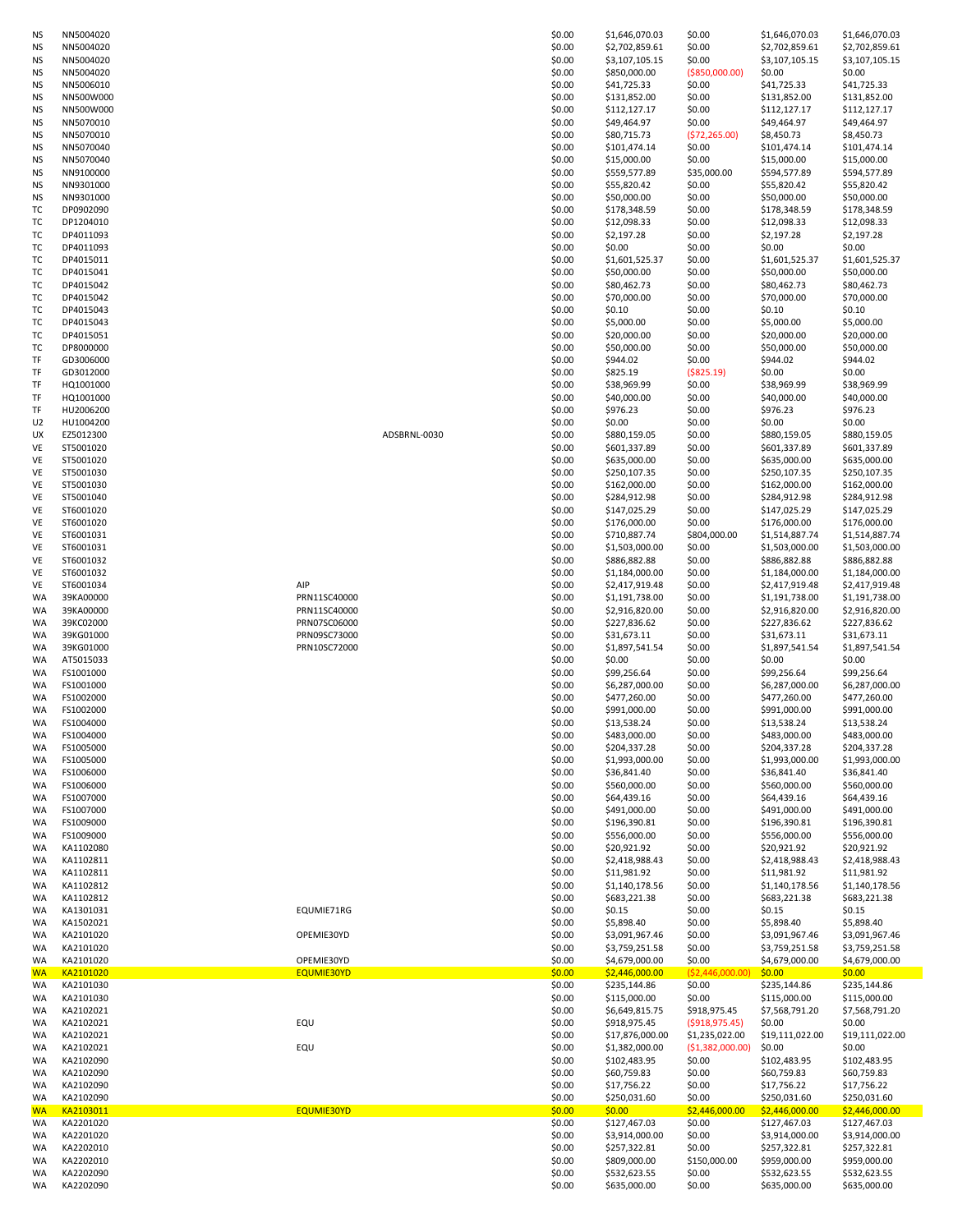| WA       | KA2202090              |            | \$0.00           | \$734,000.00                     | \$0.00           | \$734,000.00                     | \$734,000.00                     |
|----------|------------------------|------------|------------------|----------------------------------|------------------|----------------------------------|----------------------------------|
| WA       | KA2203012              |            | \$0.00           | \$548,447.16                     | \$0.00           | \$548,447.16                     | \$548,447.16                     |
| WA       | KA2203012              |            | \$0.00           | \$500,000.00                     | \$0.00           | \$500,000.00                     | \$500,000.00                     |
| WA       | KA2301020              |            | \$0.00           | \$456,044.54                     | \$0.00           | \$456,044.54                     | \$456,044.54                     |
| WA       | KA2301020              |            | \$0.00           | \$1,051,000.00                   | \$0.00           | \$1,051,000.00                   | \$1,051,000.00                   |
| WA       | KA2302090              |            | \$0.00           | \$173,525.49                     | \$0.00           | \$173,525.49                     | \$173,525.49                     |
| WA       | KA2303011              | OPEMIE11WB | \$0.00           | \$267,611.50                     | \$0.00           | \$267,611.50                     | \$267,611.50                     |
| WA       | KA2303011              | EQUMIE11WB | \$0.00           | \$849,683.16                     | \$0.00           | \$849,683.16                     | \$849,683.16                     |
| WA       | KA2303011              | EQUMIE11WB | \$0.00<br>\$0.00 | \$3,000,000.00                   | \$0.00           | \$3,000,000.00                   | \$3,000,000.00                   |
| WA<br>WA | KA2401012<br>KA2401021 |            | \$0.00           | \$2,423,367.64<br>\$474,539.40   | \$0.00<br>\$0.00 | \$2,423,367.64<br>\$474,539.40   | \$2,423,367.64<br>\$474,539.40   |
| WA       | KA2401021              |            | \$0.00           | \$286,000.00                     | \$0.00           | \$286,000.00                     | \$286,000.00                     |
| WA       | KA2401022              |            | \$0.00           | \$17,800.80                      | \$0.00           | \$17,800.80                      | \$17,800.80                      |
| WA       | KA2403013              | EQU        | \$0.00           | \$13,302.54                      | \$0.00           | \$13,302.54                      | \$13,302.54                      |
| WA       | KA2403013              |            | \$0.00           | \$76,096.55                      | \$0.00           | \$76,096.55                      | \$76,096.55                      |
| WA       | KA2403013              |            | \$0.00           | \$219,000.00                     | \$0.00           | \$219,000.00                     | \$219,000.00                     |
| WA       | KA2501012              |            | \$0.00           | \$720,102.58                     | \$100,000.00     | \$820,102.58                     | \$820,102.58                     |
| WA       | KA2501021              |            | \$0.00           | \$2,807,654.41                   | \$0.00           | \$2,807,654.41                   | \$2,807,654.41                   |
| WA       | KA2501022              |            | \$0.00           | \$355,093.27                     | \$0.00           | \$355,093.27                     | \$355,093.27                     |
| WA       | KA2501022              |            | \$0.00           | \$1,239,000.00                   | \$0.00           | \$1,239,000.00                   | \$1,239,000.00                   |
| WA       | KA2501032              |            | \$0.00           | \$1,019,832.67                   | \$0.00           | \$1,019,832.67                   | \$1,019,832.67                   |
| WA       | KA2501032              |            | \$0.00           | \$1,121,000.00                   | \$0.00           | \$1,121,000.00                   | \$1,121,000.00                   |
| WA       | KA2601020              |            | \$0.00           | \$5,000.00                       | \$0.00           | \$5,000.00                       | \$5,000.00                       |
| WA       | KA2602010              |            | \$0.00           | \$506,557.25                     | \$0.00           | \$506,557.25                     | \$506,557.25                     |
| WA       | KA2602010              | AIP        | \$0.00           | \$2,072,252.40                   | \$0.00           | \$2,072,252.40                   | \$2,072,252.40                   |
| WA       | KA2602010              |            | \$0.00           | \$2,856,000.00                   | \$0.00           | \$2,856,000.00                   | \$2,856,000.00                   |
| WA       | KA2602010              | AIP        | \$0.00           | \$300,000.00                     | \$0.00           | \$300,000.00                     | \$300,000.00                     |
| WA       | KB0101022              |            | \$0.00           | \$2,018,527.99                   | \$0.00           | \$2,018,527.99                   | \$2,018,527.99                   |
| WA       | KB0181012              |            | \$0.00           | \$36,453.78                      | \$0.00           | \$36,453.78                      | \$36,453.78                      |
| WA       | KB0181012              |            | \$0.00           | \$34,228.17                      | \$0.00           | \$34,228.17                      | \$34,228.17                      |
| WA       | KB0201021              | EQUMIE01VB | \$0.00           | \$660,358.44                     | \$0.00           | \$660,358.44                     | \$660,358.44                     |
| WA       | KB0201021              |            | \$0.00           | \$1,628,120.91                   | \$0.00           | \$1,628,120.91                   | \$1,628,120.91                   |
| WA       | KB0201021              |            | \$0.00           | \$5,712,053.00                   | \$0.00           | \$5,712,053.00                   | \$5,712,053.00                   |
| WA       | KB0201022              |            | \$0.00           | \$20,516.37                      | \$0.00           | \$20,516.37                      | \$20,516.37                      |
| WA       | KB0201052              |            | \$0.00           | \$665,640.59                     | \$0.00           | \$665,640.59                     | \$665,640.59                     |
| WA       | KB0201052              |            | \$0.00           | \$0.00                           | \$670,000.00     | \$670,000.00                     | \$670,000.00                     |
| WA       | KB0202011              | EQU        | \$0.00           | \$328,681.04                     | \$0.00           | \$328,681.04                     | \$328,681.04                     |
| WA       | KB0202011              | AIP        | \$0.00           | \$1,954,269.88                   | \$0.00           | \$1,954,269.88                   | \$1,954,269.88                   |
| WA       | KB0202011              |            | \$0.00           | \$37,424,737.42                  | \$0.00           | \$37,424,737.42                  | \$37,424,737.42                  |
| WA       | KB0202011              | EQU        | \$0.00           | \$1,200,000.00                   | \$0.00           | \$1,200,000.00                   | \$1,200,000.00                   |
| WA<br>WA | KB0202011<br>KB0202011 | AIP        | \$0.00<br>\$0.00 | \$2,300,000.00                   | \$0.00<br>\$0.00 | \$2,300,000.00                   | \$2,300,000.00                   |
|          | KB0202011              |            | \$0.00           | \$121,189,650.00                 | \$0.00           | \$121,189,650.00                 | \$121,189,650.00                 |
| WA<br>WA | KB0202011              | EQU<br>AIP | \$0.00           | \$1,152,422.00<br>\$2,208,809.00 | \$0.00           | \$1,152,422.00<br>\$2,208,809.00 | \$1,152,422.00<br>\$2,208,809.00 |
| WA       | KB0202012              | EQU        | \$0.00           | \$2,679,749.14                   | \$0.00           | \$2,679,749.14                   | \$2,679,749.14                   |
| WA       | KB0202012              |            | \$0.00           | \$29,203,237.48                  | \$0.00           | \$29,203,237.48                  | \$29,203,237.48                  |
| WA       | KB0202012              | EQU        | \$0.00           | \$100,000.00                     | \$0.00           | \$100,000.00                     | \$100,000.00                     |
| WA       | KB0202030              |            | \$0.00           | \$3,083.37                       | \$0.00           | \$3,083.37                       | \$3,083.37                       |
| WA       | KB0281011              |            | \$0.00           | \$12,350,000.00                  | \$0.00           | \$12,350,000.00                  | \$12,350,000.00                  |
| WA       | KB0281011              |            | \$0.00           | \$267,025.04                     | \$0.00           | \$267,025.04                     | \$267,025.04                     |
| WA       | KB0281011              |            | \$0.00           | \$182,974.96                     | \$0.00           | \$182,974.96                     | \$182,974.96                     |
| WA       | KB0301020              |            | \$0.00           | \$2,279,235.26                   | \$0.00           | \$2,279,235.26                   | \$2,279,235.26                   |
| WA       | KB0301042              |            | \$0.00           | \$3,297,169.36                   | \$0.00           | \$3,297,169.36                   | \$3,297,169.36                   |
| WA       | KB0301052              |            | \$0.00           | \$31,645.06                      | \$0.00           | \$31,645.06                      | \$31,645.06                      |
| WA       | KB0301052              |            | \$0.00           | \$244,890.00                     | \$0.00           | \$244.890.00                     | \$244,890.00                     |
| WA       | KB0401022              |            | \$0.00           | \$362,099.81                     | \$0.00           | \$362,099.81                     | \$362,099.81                     |
| WA       | KB0401022              |            | \$0.00           | \$143,454.00                     | \$0.00           | \$143,454.00                     | \$143,454.00                     |
| WA       | KC0201010              |            | \$0.00           | \$538,282.70                     | \$0.00           | \$538,282.70                     | \$538,282.70                     |
| WA       | KC0201010              |            | \$0.00           | \$3,614,000.00                   | \$0.00           | \$3,614,000.00                   | \$3,614,000.00                   |
| WA       | KC0201060              |            | \$0.00           | \$1,297,657.47                   | \$0.00           | \$1,297,657.47                   | \$1,297,657.47                   |
| WA       | KC0201060              |            | \$0.00           | \$3,524,000.00                   | \$0.00           | \$3,524,000.00                   | \$3,524,000.00                   |
| WA       | KC0202020              | EQU        | \$0.00           | \$227,171.69                     | \$0.00           | \$227,171.69                     | \$227,171.69                     |
| WA       | KC0202020              |            | \$0.00           | \$2,207,889.16                   | \$0.00           | \$2,207,889.16                   | \$2,207,889.16                   |
| WA       | KC0202030              |            | \$0.00           | \$230,541.81                     | \$0.00           | \$230,541.81                     | \$230,541.81                     |
| WA       | KC0202030              |            | \$0.00           | \$1,859,000.00                   | \$0.00           | \$1,859,000.00                   | \$1,859,000.00                   |
| WA       | KC0202050              |            | \$0.00           | \$178,715.03                     | \$0.00           | \$178,715.03                     | \$178,715.03                     |
| WA       | KC0202050              |            | \$0.00           | \$1,421,000.00                   | \$0.00           | \$1,421,000.00                   | \$1,421,000.00                   |
| WA       | KC0203010              |            | \$0.00           | \$390,292.89                     | \$0.00           | \$390,292.89                     | \$390,292.89                     |
| WA       | KC0203010              | EQU        | \$0.00           | \$112,000.00                     | \$0.00           | \$112,000.00<br>\$469,905.66     | \$112,000.00                     |
| WA<br>WA | KC0203020<br>KC0203020 |            | \$0.00<br>\$0.00 | \$469,905.66<br>\$1,864,406.70   | \$0.00<br>\$0.00 | \$1,864,406.70                   | \$469,905.66<br>\$1,864,406.70   |
| WA       | KC020401G              |            | \$0.00           | \$0.00                           | \$0.00           | \$0.00                           | \$0.00                           |
| WA       | KC0207010              |            | \$0.00           | \$2,680,782.37                   | \$0.00           | \$2,680,782.37                   | \$2,680,782.37                   |
| WA       | KC0281013              |            | \$0.00           | \$2,371,280.63                   | \$0.00           | \$2,371,280.63                   | \$2,371,280.63                   |
| WA       | KC0281013              |            | \$0.00           | \$171,102.72                     | \$0.00           | \$171,102.72                     | \$171,102.72                     |
| WA       | KC0301020              |            | \$0.00           | \$257,463.03                     | \$0.00           | \$257,463.03                     | \$257,463.03                     |
| WA       | KC0301020              |            | \$0.00           | \$2,798,000.00                   | \$0.00           | \$2,798,000.00                   | \$2,798,000.00                   |
| WA       | KC0302010              |            | \$0.00           | \$18,483.51                      | \$0.00           | \$18,483.51                      | \$18,483.51                      |
| WA       | KC0302010              |            | \$0.00           | \$3,606,000.00                   | \$0.00           | \$3,606,000.00                   | \$3,606,000.00                   |
| WA       | KC0302030              |            | \$0.00           | \$95,449.20                      | \$0.00           | \$95,449.20                      | \$95,449.20                      |
| WA       | KC0302030              |            | \$0.00           | \$424,000.00                     | \$0.00           | \$424,000.00                     | \$424,000.00                     |
| WA       | KC0302030              |            | \$0.00           | \$622,000.00                     | \$0.00           | \$622,000.00                     | \$622,000.00                     |
| WA       | KC0304020              | EQU        | \$0.00           | \$31,065.06                      | \$0.00           | \$31,065.06                      | \$31,065.06                      |
| WA       | KC0304020              |            | \$0.00           | \$2,889,609.75                   | \$0.00           | \$2,889,609.75                   | \$2,889,609.75                   |
| WA       | KC0304030              |            | \$0.00           | \$988,661.68                     | \$0.00           | \$988,661.68                     | \$988,661.68                     |
| WA       | KC0304030              | EQU        | \$0.00           | \$665,000.00                     | \$0.00           | \$665,000.00                     | \$665,000.00                     |
| WA       | KC0304030              |            | \$0.00           | \$6,588,000.00                   | \$0.00           | \$6,588,000.00                   | \$6,588,000.00                   |
| WA       | KC0401030              | AIP        | \$0.00           | \$1,062.91                       | \$0.00           | \$1,062.91                       | \$1,062.91                       |
| WA       | KC0401030              |            | \$0.00           | \$2,036,626.16                   | \$0.00           | \$2,036,626.16                   | \$2,036,626.16                   |
| WA       | KC0401030              | EQU        | \$0.00           | \$2,500,000.00                   | \$0.00           | \$2,500,000.00                   | \$2,500,000.00                   |
| WA       | KC0401030              |            | \$0.00           | \$5,500,000.00                   | \$0.00           | \$5,500,000.00                   | \$5,500,000.00                   |
| WA       | KC0401040              |            | \$0.00           | \$6,000,000.00                   | \$0.00           | \$6,000,000.00                   | \$6,000,000.00                   |
| WA       | KC0401040              | EQU        | \$0.00           | \$22,228.03                      | \$0.00           | \$22,228.03                      | \$22,228.03                      |